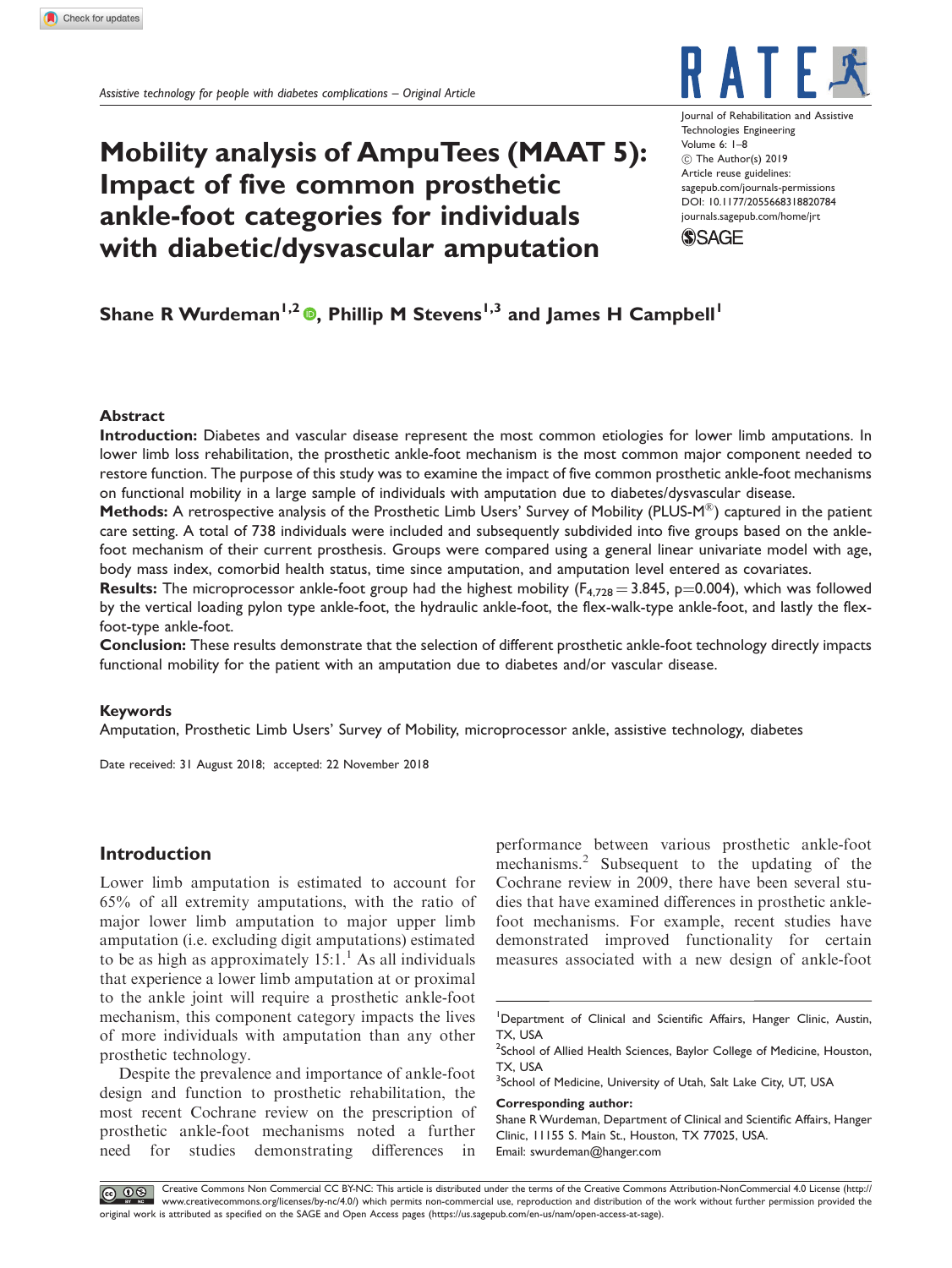mechanisms labeled as ''crossover feet,'' which comprise of an ankle-foot mechanism designed to be more versatile for walking as well as low-level running, compared to more common energy-storage-and return  $(ESAR)$  feet.<sup>3–5</sup> Another series of studies demonstrated differences in function between four different specific ankle-foot models, each from a different ankle-foot category.6–8 Raschke et al. compared prosthetic feet with varying levels of quantified forefoot stiffness and showed differences in ankle moments.<sup>9</sup> Alternatively, another study found a lack of differences between the conventional solid-ankle-cushioned-heel foot and ESAR-type feet in step activity and six-minute walk test.<sup>10</sup>

Despite the value of these studies, the strength of their findings is limited based on sample size, with additional potential concerns related to optimal adaptation periods and limited testing environments. While evidence-based clinical practice guidelines have concluded that ''Neither patient age nor amputation etiology should be viewed as primary considerations in prosthetic foot type [selection], $^{11}$  policy makers have implied a need for studies specific to the Medicare population, described as those with ''a relatively large percentage of participants with dysvascular etiologies for their lower limb amputations (also including diabetes)."<sup>12</sup> Thus, the purpose of this study was to examine the impact of different types of prosthetic ankle-foot mechanisms on functional mobility for lower limb prosthesis users with an amputation due to diabetes, with or without vascular disease. This study attempted to address potential limitations such as sample size and real-world environment through a retrospective analysis of outcomes collected on patients seen in the clinic to assess differences noted with prosthetic ankle-foot type. There are currently five categories of prosthetic ankle-foot mechanisms for the unlimited community ambulator $13,14$  tracked within the outcomes database available for analysis. Among the five categories, it was hypothesized that the microprocessor ankle-foot (MPF) would result in greater mobility than the other four categories. This was hypothesized due to MPF being the only category of ankle-foot that utilizes sensors to read and subsequent motors to respond to various tasks faced by the user, given it is the most analogous function to the human neuromuscular system.

## **Methods**

## Study design

A retrospective cohort review of a multi-center outcomes database was performed. A convenience sample taken from multiple clinics located in various regions within the continental United States was extracted for the time period of April 2016 through February 2018. Importantly, the database tracks patients longitudinally but will only require certain data inputs at various time points within the care pathway. As such, there are many patients with incomplete data depending on the point within the care pathway that they have been seen and their outcomes submitted. For example, comorbidities are only verified during evaluation appointments consistent with the start of a new device or major componentry. As such, those patients seen only for follow-up appointments would not have verified comorbid health on record. For those patients who may have had multiple measures of mobility, only the outcomes entry and data at the time of greatest mobility were retained. This was consistent with the purpose of this study to assess potential mobility in patients with amputation due to vascular disease and/or diabetes. It was decided a priori that the greatest mobility was most representative of that patient's potential. This database review was approved by the Western Investigational Review Board (Protocol #20170059) and conforms to Strengthening the Reporting of Observational Studies in Epidemiology (STROBE) reporting guidelines.

## **Participants**

As part of the inclusion criteria, individuals must have had an amputation with vascular disease and/or diabetes. Only major amputations are submitted to the outcomes database, thereby preventing inclusion of any minor amputation (e.g. digit amputations). In order to be included, patients must have presented to their prosthetist for either a new device or a follow-up appointment during the noted time period. Additionally, individuals were included if the following had been verified within the outcomes database: comorbid health,<sup>15</sup> body mass index (BMI), Medicare Functional Classification Level (i.e. K-level),  $^{13,14}$ mobility score captured via Prosthetic Limb Users Survey of Mobility (PLUS- $M^{TM16,17}$ ), and patient wears one of the K3 prosthetic feet categories tracked within the database. The PLUS- $M^{TM}$  has only been validated for patients 18 years and older; thus, the inclusion age criterion was 18 years and older. There was no maximum age limit as function was given priority over age whereby any individual who met functional potential criteria to receive K3 prosthetic foot should be considered to have functional level appropriate for inclusion.

## Procedure

During routine standard of care, patients are asked to complete the 12-item PLUS- $M^{TM}$  questionnaire.<sup>16,17</sup>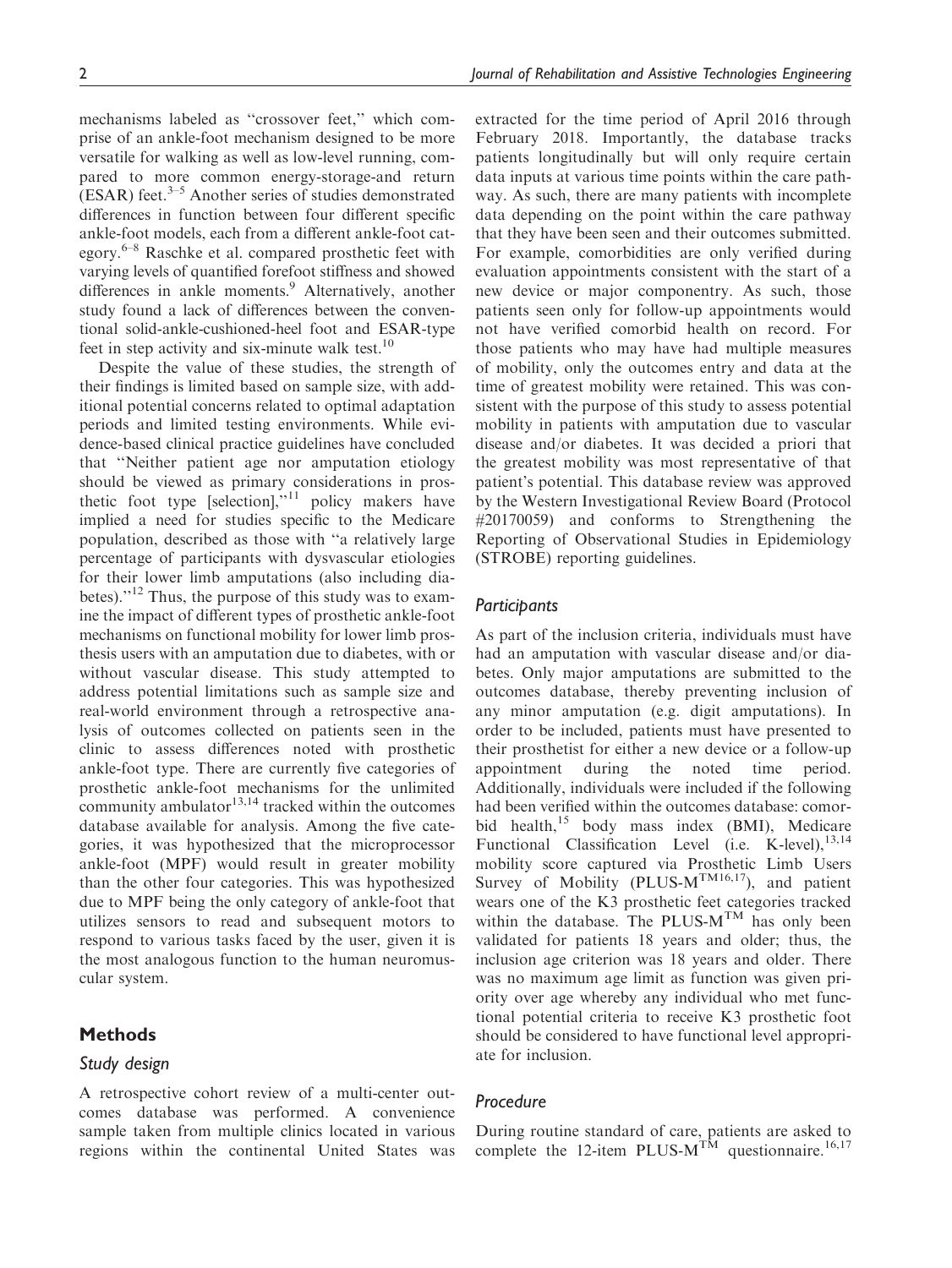The questionnaire consists of 12 questions developed to assess functional mobility.<sup>18</sup> Questions vary in task difficulty, with patients responding to questions on a scale ranging with responses of "unable to do," "with much difficulty,'' ''with some difficulty,'' ''with a little difficulty,'' and ''without any difficulty.'' Responses have weighted values of 1 to 5 which are summed and converted to a T-score.<sup>18</sup> For cases where a question may have been either purposely or inadvertently skipped, the raw score and T-score were calculated using the procedures outlined by the instrument developers.<sup>18</sup>

For analyses, only the T-score is used as denoted by instrument instructions.<sup>18</sup> Mobility outcomes are only collected for patients who have a prosthesis. The PLUS- $M^{TM}$  is only administered at the time of evaluation for a new device or major component, and then at a two-week follow-up and every six months thereafter when the patient returns. Comorbidities are only reviewed for the database at the time of an evaluation appointment. Reviewed comorbidities include the 18 that comprise the Functional Comorbidity Index (FCI) with the exception of obesity which is determined through calculation of BMI and denoted as greater than 30.0.<sup>19</sup> Additionally, clinicians review hypertension and hypercholesterolemia.

#### Prosthetic ankle-foot mechanisms

There are five categories of K3-level prosthetic anklefoot mechanisms currently tracked within the prosthetics users' outcomes database. The categories include MPF mechanisms and four that are classified as non-microprocessor (i.e. non-MPF). The MPF utilizes a microprocessor and series of sensors to measure the patient's gait cycle and then respond according to the required output for optimal stepping.<sup>20</sup> With the exception of two currently available commercial MPF, these feet are primarily adaptive in nature, using small motors to adjust hydraulic or pneumatic resistance to forces but do not generate power at the ankle. The Ossur<sup>®</sup> Proprio<sup>TM</sup> and Ottobock<sup>®</sup> Empower<sup>TM</sup> are similar to the adaptive MPF but also generate ankle power in swing phase (Proprio<sup>TM</sup>) or swing and stance phase ( $Empower^{TM}$ ).<sup>20</sup>

The four non-MPF ankle-foot categories include feet that deflect and return stored energy to assist walking to varying degrees.<sup>21,22</sup> There are certain mechanical qualifiers for prosthetic foot categories established by the American Orthotics and Prosthetics Association through the  $AOPA$  Foot Project.<sup>22</sup> The categories are denoted by descriptors and their Healthcare Common Procedure Coding System L-code. The first category is the L5987 or shank-foot system with vertical loading pylon (VL5987). To qualify in this category, the anklefoot mechanism must have ''dynamic keel'' rating in the

"Keel Test"  $(\geq 25 \text{ mm}$  displacement at 1230 N and  $\geq 75\%$  energy return), "dynamic heel" rating in the "Heel Test" ( $\geq$ 13 mm displacement at 1230 N,  $OR \geq 82\%$  energy return), and either pass the "Vertical Loading Test" ( $\geq 10$  mm deflection) or the ''Horizontal Displacement Test'' (horizontal toe keel motion  $\geq$  25 mm and horizontal heel motion  $\geq$  5 mm). The next category is the L5981 or flex-walk system (FW5981). To qualify, this ankle-foot mechanism also has a ''dynamic keel'' rating, ''dynamic heel'' rating, and then has separate deflecting heel and keel. The L5980, flex-foot system (FF5980), requires ''dynamic keel'' and ''dynamic heel'' ratings as well as >10 mm net displacement with the ''Dynamic Pylon'' test. The last category is the L5968 which describes ankle-foot mechanisms that utilize a hydraulic ankle mechanism  $(HA5968).^{20,23-26}$ 

#### Analysis

Individuals were stratified according to prosthetic foot type. These five groups were then compared through a general linear univariate model with mobility (i.e. PLUS- $M^{TM}$  T-score), the dependent variable, and prosthetic foot type as grouping variable. In the event of a significant difference, Fisher's least significant difference post hoc test was used to determine specific group differences. Age, BMI, FCI, time since amputation, and amputation level were entered as covariates. In this manner, the influence from factors that may impact functional mobility to varying extents such as age, body morphology, comorbid health, prosthetic experience, and mechanical lever arm were accounted for within the analysis.<sup>15,27–29</sup> In light of the study purposes to assess prosthetic foot function in K3 ambulators with amputation due to diabetes/dysvascular disease, entering these factors as covariates allowed for results to better reflect the impact of prosthetic ankle-foot function. All analyses were performed within SPSS® v20.0 (IBM, Armonk, New York, USA).

#### Results

The database extraction yielded 7071 patients with lower limb amputation. After applying inclusion/exclusion criteria, there were 738 individuals included for analysis (Figure 1; Table 1). The average group size was  $147.6 \pm 118.4$  patients.

When comparing groups with different ankle-foot mechanisms, prior to entering any covariates into the model, there was a significant difference between groups  $(F_{4,733} = 3.482, p=0.008)$ , with an observed power of 0.862. Individuals with MPF had the greatest mobility  $(52.82 \pm \text{SE } 1.97)$ . Individuals with the FW5981 reported the lowest mobility (47.08  $\pm$  SE 0.57), although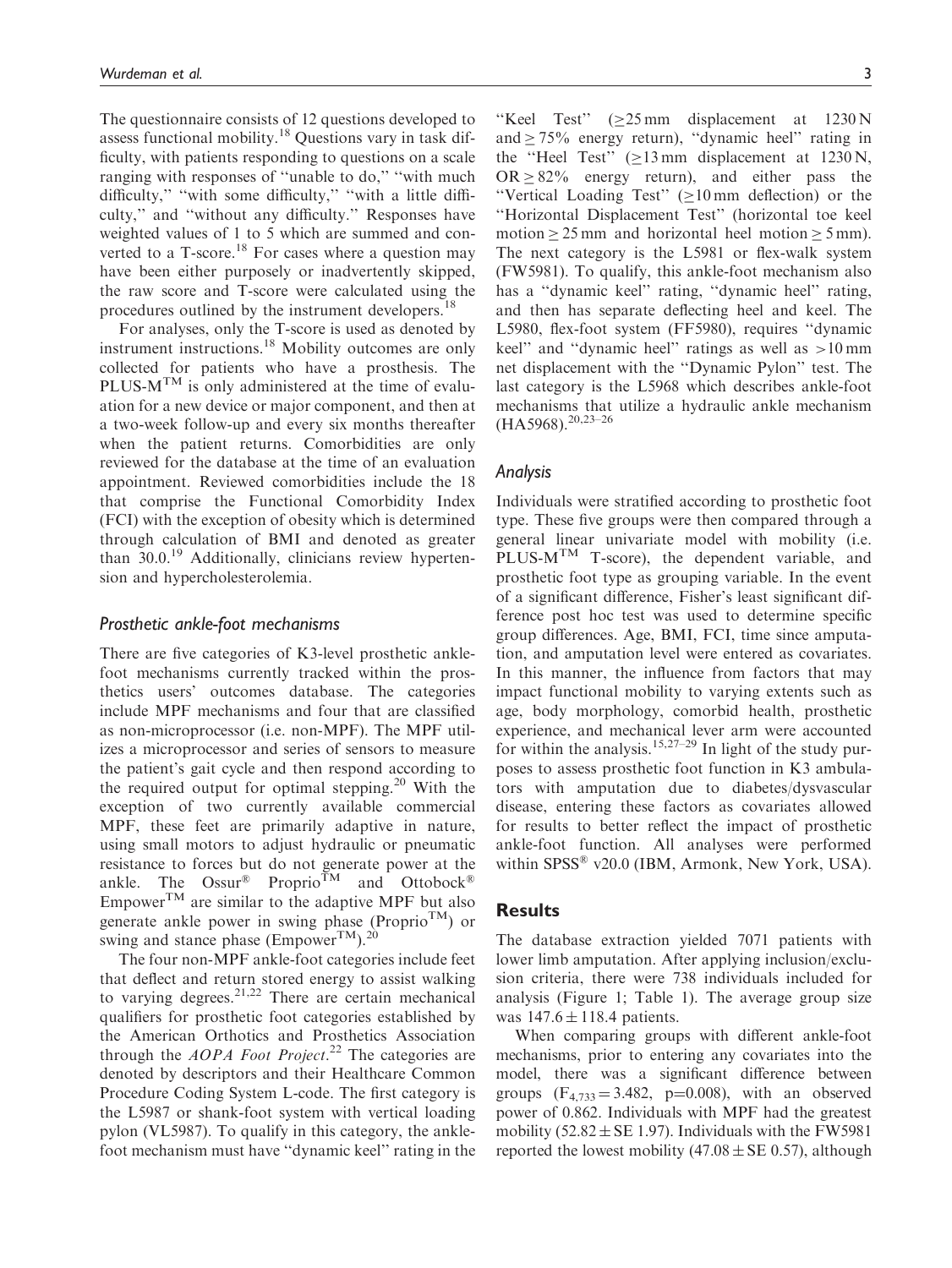

Figure 1. Eligibility flow chart, from 7071 outcomes entries, 738 met inclusion criteria and were utilized for the current study analysis. FCI: Functional Comorbidity Index; PLUS-M<sup>TM</sup>: Prosthetic Limb Users Survey of Mobility™; \*: Medicare functional classification level.

this was on average similar to FF5980 (47.53  $\pm$  SE 0.94). Post hoc tests revealed that MPF had significantly greater functional mobility than both FF5980  $(p=0.050)$  and FW5981 (p=0.021).

The VL5987 group had the greatest mobility after the MPF group (50.24  $\pm$  SE 0.84), while not statistically less than the MPF ( $p=0.461$ ), it was still greater functional mobility than FF5980 ( $p=0.032$ ) and FW5981  $(p=0.002)$ . The HA5968 group had the third highest mobility  $(48.76 \pm SE 1.10)$ .

Once the analysis was re-run entering the noted confounding variables, the overall differences persisted. There was a significant difference between groups  $(F_{4,728} = 3.845, p=0.004;$  Figure 2), with an observed power of 0.897. Individuals with MPF continued to have the greatest mobility after adjustments  $(52.06 \pm SE$  1.95). Individuals with FF5980 reported the lowest mobility  $(47.13 \pm SE \ 0.93)$ , although this was still on average similar to FW5981  $(47.14 \pm SE)$ 0.56). Post hoc tests revealed that MPF had significantly greater functional mobility than both FF5980  $(p=0.023)$  and FW5981 (p=0.015). The VL5987 group continued to have the greatest mobility after the MPF group (50.20  $\pm$  SE 0.83), while not statistically less than the MPF ( $p=0.377$ ), it resulted in greater functional mobility than FF5980  $(p=0.014)$  and FW5981  $(p=0.002)$ . The HA5968 group had the third highest mobility  $(49.08 \pm SE 1.10)$ .

## **Discussion**

This study sought to determine the impact of various prosthetic ankle-foot mechanisms on functional mobility for patients who have undergone amputation due to diabetes and/or vascular disease. We chose to investigate functionality within the patients' real-world environment and to limit the scope of the investigation to the lower limb prosthesis user with amputation due to diabetes/dysvascular disease. Our focus centered on those utilizing K3-level prosthetic feet, as these demographics denote the largest population subject to prosthetic rehabilitation.<sup>1</sup> Our results supported our hypothesis. From the five categories of prosthetic ankle-foot mechanisms investigated, the MPF group had the greatest mobility. The second highest level of mobility, and greatest mobility among any non-MPF ankle-foot mechanism, was the shank-foot system with vertical loading pylon.

It is not entirely surprising that the MPF would result in the greatest mobility given previous smaller studies surrounding MPF functionality.<sup>6,30,31</sup> In particular, the increased adaptive ability of the MPF to adjust its inclination angle, and thereby reduce the typically increased forces associated with these surfaces, seems to provide benefit to patients in their functional mobility. If this is the case, then those who do not frequently encounter slopes may not benefit as much from the increased adaptability and as a result the increased mass of the MPF may prove to outweigh such benefit. Notably, the increased mobility with the MPF over the hydraulic ankle-foot technology would indicate the responsive changes with an MPF increase the adaptability, and this affords improved function over hydraulic control alone. This is analogous to findings for prosthetic knee technology that shows increased functionality of microprocessor knees over conventional hydraulic knee units.32–34

A significant contribution from this study was the ability to limit the analysis to a large sample of patients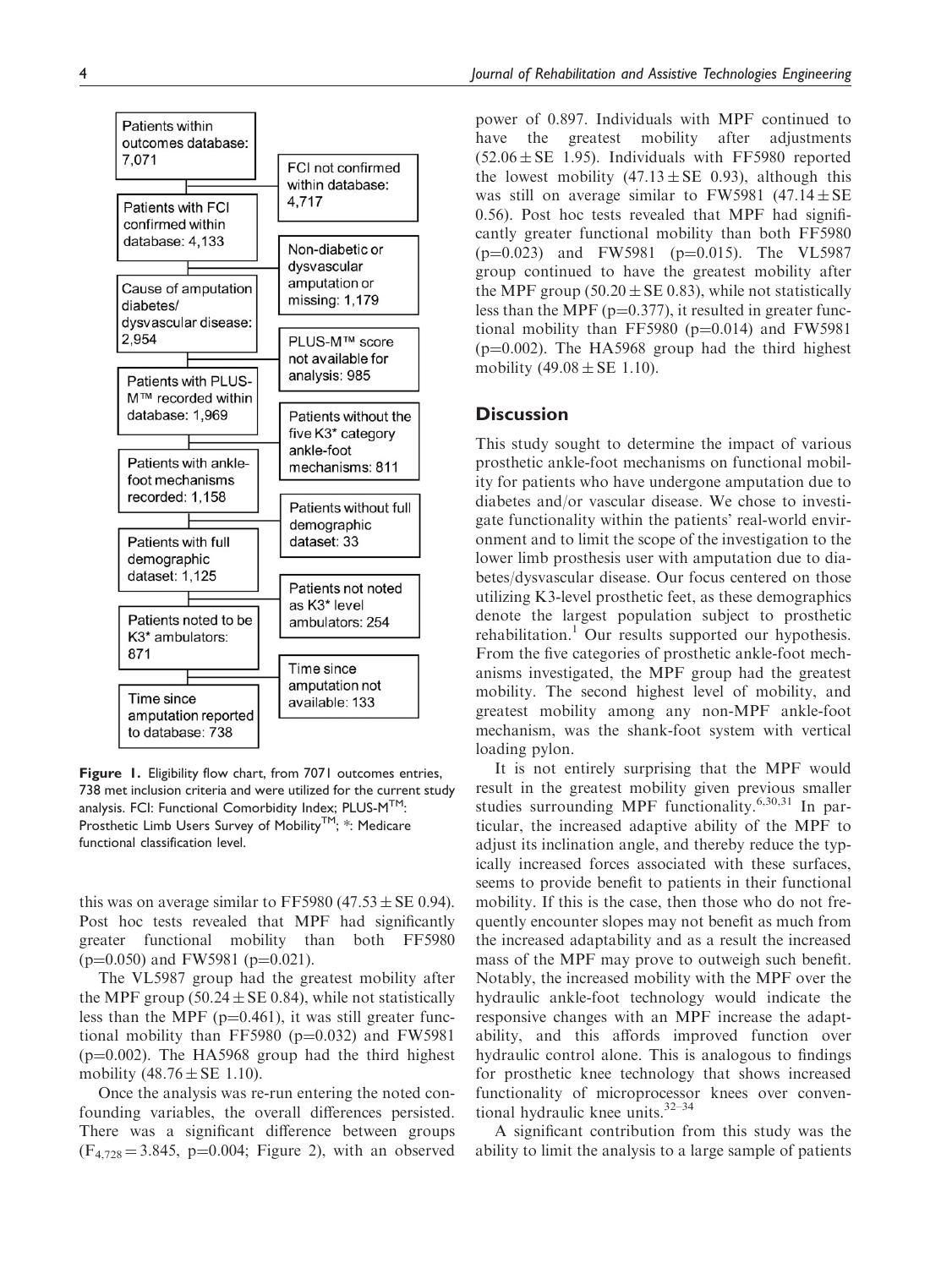|                         | <b>MPF</b>        | <b>VL5987</b>    | <b>FW5981</b>    | FF5980            | HA5968           |
|-------------------------|-------------------|------------------|------------------|-------------------|------------------|
| Sample size (females)   | 28(4)             | 155(11)          | 342 (86)         | 123(34)           | 90(15)           |
| Age (years)             | 57.1 $\pm$ 13.0   | $57.7 \pm 12.1$  | $58.8 \pm 10.4$  | 58.6 $\pm$ 11.8   | 61.1 $\pm$ 10.2  |
| Height (cm)             | $179.8 \pm 10.1$  | $179.5 \pm 10.1$ | $176.1 \pm 10.4$ | $174.4 \pm 10.1$  | $176.5 \pm 9.6$  |
| Mass (kg)               | $98.7 \pm 16.8$   | $101.0 \pm 23.9$ | $95.1 \pm 24.2$  | $89.0 \pm 24.8$   | $90.5 \pm 18.2$  |
| BMI ( $\text{kg/m}^2$ ) | $33.5 \pm 5.7$    | $33.6 \pm 7.3$   | $32.9 + 7.2$     | $31.4 \pm 7.6$    | $31.1 \pm 5.1$   |
| Multi-morbidity (FCI)   | $3.5 \pm 2.5$     | $3.0 \pm 1.8$    | $3.1 \pm 1.8$    | $2.9 \pm 1.8$     | $3.3 \pm 1.9$    |
| Months since amputation | $128.7 \pm 163.3$ | $97.0 \pm 132.8$ | $88.2 \pm 121.3$ | $103.5 \pm 131.4$ | $91.6 \pm 140.6$ |
| Amputation level        |                   |                  |                  |                   |                  |
| Below-Knee              | 14                | 2                | 241              | 80                | 66               |
| Above-Knee              |                   | 16               | 67               | 31                | 7                |
| <b>Bilateral</b>        |                   | 18               | 34               | 12                | 17               |
|                         |                   |                  |                  |                   |                  |

Table 1. Subject demographics.

MPF: microprocessor ankle-foot; VL5987: shank-foot system with vertical loading pylon; FW5981: flex-walk system; FF5980: flex-foot system; HA5968: hydraulic ankle-foot system; BMI: body mass index; FCI: functional comorbidity index.



Figure 2. Mobility (PLUS-M T-score) for five different groups of prosthetic ankle-foot users (total sample, n=738). Columns (from left to right) correspond to microprocessor ankle-foot (MPF), shank-foot systems with vertical loading pylons (VL5987), hydraulic ankle-foot systems (HA5968), flex-walk ankle-foot systems (FW5981), and flex-foot type ankle-foot systems (FF5980). Significant differences were noted after removing potential confounding effects of age, body mass index, comorbid health status, time since amputation, and amputation level. Black bars indicate group differences at  $p < 0.05$ .

with amputation due to diabetic/dysvascular etiology. Recruitment of this patient population is challenging. The available literature focuses primarily on traumatic etiology.<sup>12,30,31</sup> This is problematic in light of the high prevalence of amputation within this population $<sup>1</sup>$  and is</sup> emphasized in a recent Agency for Healthcare Research and Quality report noting a lack of studies with patients of diabetic/dysvascular etiology.<sup>35</sup> Additionally, with the large sample available for analysis, it was also possible to enter potentially confounding variables that may impact functional mobility such as age, body morphology, comorbid health, prosthetic experience, and mechanical lever arm,  $15,27-29$  which is not possible on limited sample sizes. While there may be other factors that impact mobility such as motivation, we were able to determine the impact of foot category on lower limb prosthesis user mobility while accounting for multiple factors.

## Clinical implication

It seems reasonable that MPF would have low utilization within the sample as provision of these devices can be restricted by many payer policies (Table 1).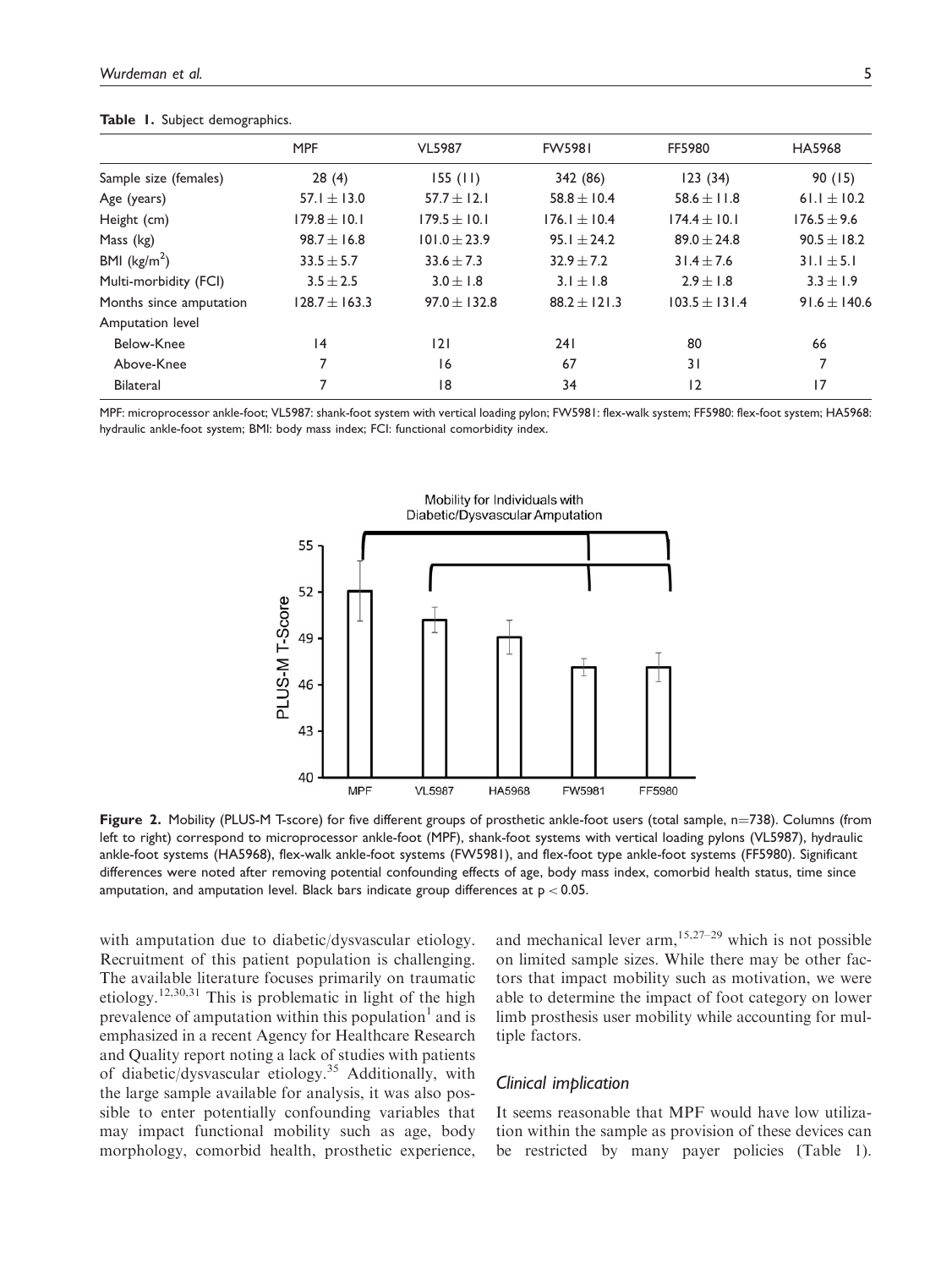However, given the significant increase in mobility with the shank-foot system with vertical loading pylon (i.e. VL5987), it is odd that the flex-walk system (i.e. FW5981) would have such high representation within the sample. One plausible reason for this may be the clearance requirement of the shank-foot system with vertical loading pylon compared to the flex-walk system. For example, the standard Ossur® Re-flex Rotate<sup>TM</sup> (i.e. shank-foot system with vertical loading pylon) requires 216 mm of clearance, limiting individuals with long residual limbs or short stature from being able to fit the foot underneath their limb without making their prosthetic side too tall. This, however, is not consistent across all shank-foot systems with vertical loading pylon. The Endolite® Elite2<sup>TM</sup> (i.e. shankfoot system with vertical loading pylon) requires only 130 mm. The Ossur<sup>®</sup> LP-Variflex<sup>TM</sup> (i.e. flex-walk system), for comparison, only requires 68 mm of clearance for the same size 27 cm foot. Thus, the flex-walk system may be utilized more due to physical space demands.

The hydraulic ankle-foot mechanism (i.e. HA5968), which in the group mean rank fell only behind the MPF and shank-foot system with vertical loading pylon has a clearance requirement that generally will be taller than many flex-walk system type feet (i.e. FW5981; e.g. Endolite<sup>®</sup> Echelon<sup>TM</sup> has a clearance height of only 125 mm). The Endolite® Echelon<sup>TM</sup> is the most utilized hydraulic ankle-foot mechanism-type foot, and there have been multiple studies reporting benefits of its use.23–26 However, given only the 5 mm clearance difference in the example Endolite® ankle-foot mechanisms, the findings from this study provide value in guiding the clinical decision process to consider the shank-foot system with vertical loading pylon type foot instead.

Most puzzling may be the findings surrounding the flex-foot system (i.e. FF5980) and its similar utilization/ representation within the sample as the shank-foot system with vertical loading pylon. The flex-foot system typically has physical space requirements similar to the shank-foot system with vertical loading pylon, yet it performed lowest in the rank order of group mean for functional mobility and was statistically worse than the shank-foot system with vertical loading pylon. The representation within the sample may be more a reflection of the general lack of clear rank guidance of prosthetic componentry with regard to performance. Further studies are required to determine the reason for the flex-foot system utilization.

As a result of the current study's findings, within the clinical setting, it is proposed that clinicians consider a top-down approach if functional mobility is a primary outcome of interest. In particular, it would seem beneficial to start with the highest rank order for ankle-foot mechanism type (i.e. MPF) and proceed down through group mean ranks (i.e. MPF > shank-foot system with vertical loading pylon > hydraulic ankle-foot mechan $ism > flex-walk$  system  $> flex$ -foot system) in the event that there are precluding factors, clinical or otherwise, that would discourage an ankle-foot type. In this manner, clinicians will find themselves assured of providing maximum opportunity for functional mobility to their patients.

## Study limitations

This study has limitations that should be recognized. First, as part of a retrospective design, representation of device types within the study sample is limited to what is being provided clinically to patients (e.g. payer policies, clinician device familiarity/preference, aggressive marketing from manufacturers). There might be factors beyond age, K-level, amputation etiology, body morphology, comorbid health, amputation level, time since amputation, or even functional mobility that clinicians are utilizing to inform the decision process that are not being captured by the data within the outcomes database and thus unaccounted for within the model. Additionally, while these anklefoot categories cover the spectrum of prosthetic feet for the K3-level ambulator (i.e. unlimited community ambulator $14$ ), there are other prosthetic ankle-foot mechanisms available and this analysis also did not investigate those provided to individuals at lower functional levels such as K2 (i.e. limited community ambulator). Future work should expand into lower functional levels, as well as working to gather enough granularity to be able to investigate the impact of some of the more common manufacturer make and model types of ankle-foot mechanisms provided to patients within the care setting.

## **Conclusions**

The most common cause of lower limb amputation is diabetes with or without vascular disease.<sup>1</sup> The prosthetic ankle-foot mechanism represents a significant advancement in engineering and arguably the most crucial assistive technology for patients undergoing prosthetic rehabilitation. This study investigated the impact of five of the most common categories of prosthetic ankle-foot mechanisms on patients' functional mobility. The results found that the MPF yielded the greatest level of mobility, and this was after controlling for numerous factors that may confound the results such as age, BMI, comorbid health status, time since amputation, and even amputation level. $15,27-29$  The second highest mobility was found with the shank-foot system with vertical loading pylon. Importantly, the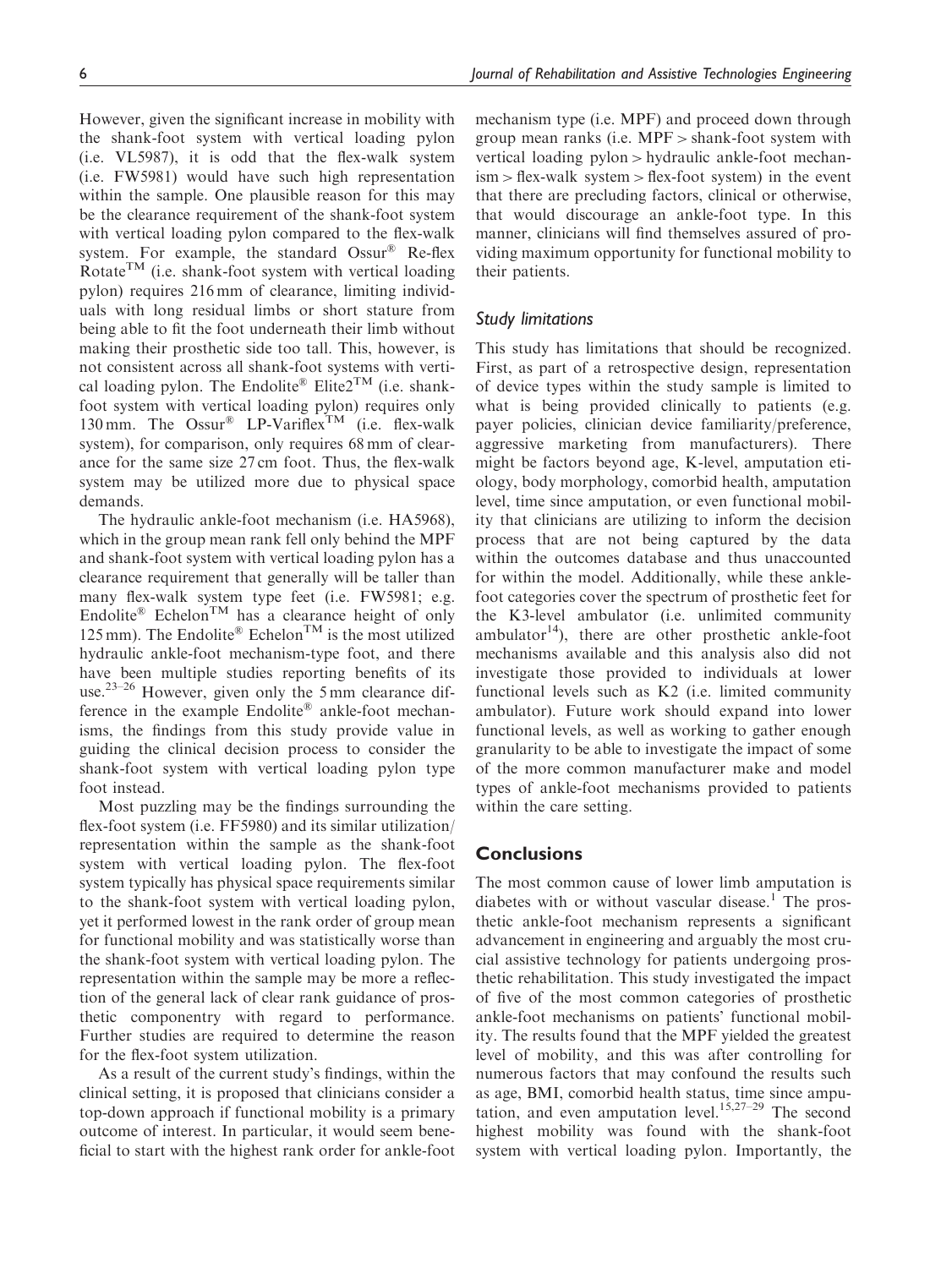shank-foot system with vertical loading pylon resulted in highest mobility of any non-MPF ankle-foot mechanism (i.e. not requiring electric energy source to operate). When considering these results for purposes of prosthetic rehabilitation, it is important to note that there may be factors that were not captured within the analysis such as patient preference and willingness to charge a device, or physical space requirements for a taller ankle-foot mechanism, that should be accounted for in the clinical decision process.

#### Declaration of conflicting interests

The author(s) declared no potential conflicts of interest with respect to the research, authorship, and/or publication of this article.

#### Funding

The author(s) disclosed receipt of the following financial support for the research, authorship, and/or publication of this article: Support for this work was partially provided by a Small Grant Award (EB-043016) from the American Orthotics and Prosthetics Association.

#### Guarantor

SRW.

## Contributorship

SRW and PMS researched literature and conceived the study. SRW, PMS, and JHC were involved in protocol development, gaining ethical approval, data reduction and data analysis. SRW wrote the first draft of the manuscript. PMS and JHC reviewed and provided significant edits. All authors reviewed and approved the final version of the manuscript.

#### Acknowledgements

We would like to acknowledge Dwiesha England, MS and Mandi Laurie, MS for assistance with data handling, and all the clinicians and patients that were willing to incorporate outcomes measures into their routine standard of care to allow this level of analysis.

## ORCID iD

Shane R Wurdeman D http://orcid.org/0000-0002-9526-9760

## **References**

- 1. Ziegler-Graham K, MacKenzie EJ, Ephraim PL, et al. Estimating the prevalence of limb loss in the United States: 2005 to 2050. Arch Phys Med Rehabil 2008; 89: 422–429.
- 2. Hofstad C, Linde H, Limbeek J, et al. Prescription of prosthetic ankle-foot mechanisms after lower limb amputation. Cochrane Database Syst Rev 2004; 1: CD003978.
- 3. Halsne EG, McDonald CL, Morgan SJ, et al. Assessment of low- and high-level task performance in people with transtibial amputation using crossover and energy-storing prosthetic feet: a pilot study. Prosthet Orthot Int 2018; 42: 583–591.
- 4. McDonald CL, Kramer PA, Morgan SJ, et al. Energy expenditure in people with transtibial amputation walking with crossover and energy storing prosthetic feet: a randomized within-subject study. Gait Posture 2018; 62: 349–354.
- 5. Morgan SJ, McDonald CL, Halsne EG, et al. Laboratory- and community-based health outcomes in people with transtibial amputation using crossover and energy-storing prosthetic feet: a randomized crossover trial. PLoS One 2018; 13: e0189652.
- 6. Agrawal V, Gailey RS, Gaunaurd IA, et al. Comparison between microprocessor-controlled ankle/foot and conventional prosthetic feet during stair negotiation in people with unilateral transtibial amputation. J Rehabil Res Dev 2013; 50: 941–950.
- 7. Gailey RS, Gaunaurd I, Agrawal V, et al. Application of self-report and performance-based outcome measures to determine functional differences between four categories of prosthetic feet. J Rehabil Res Dev 2012; 49: 597–612.
- 8. Agrawal V, Gailey RS, Gaunaurd IA, et al. Comparison of four different categories of prosthetic feet during ramp ambulation in unilateral transtibial amputees. Prosthet Orthot Int 2015; 39: 380–389.
- 9. Raschke SU, Orendurff MS, Mattie JL, et al. Biomechanical characteristics, patient preference and activity level with different prosthetic feet: a randomized double blind trial with laboratory and community testing. J Biomech 2015; 48: 146–152.
- 10. Wurdeman SR, Schmid KK, Myers SA, et al. Step activity and 6-minute walk test outcomes when wearing lowactivity or high-activity prosthetic feet. Am J Phys Med Rehabil 2017; 96: 294–300.
- 11. Stevens PM, Rheinstein J and Wurdeman SR. Prosthetic foot selection for individuals with lower-limb amputation: a clinical practice guideline. J Prosthet Orthot 2018; 30: 175–180.
- 12. Center for Medicare and Medicaid Services. Lower limb prosthetics work group consensus document, [www.cms.](www.cms.gov/Medicare/Coverage/DeterminationProcess/downloads/LLP_Consensus_Document.pdf) [gov/Medicare/Coverage/DeterminationProcess/down](www.cms.gov/Medicare/Coverage/DeterminationProcess/downloads/LLP_Consensus_Document.pdf)[loads/LLP\\_Consensus\\_Document.pdf](www.cms.gov/Medicare/Coverage/DeterminationProcess/downloads/LLP_Consensus_Document.pdf) (2017, accessed 20 August 2018).
- 13. Dillon MP, Major MJ, Kaluf B, et al. Predict the medicare functional classification level (K-level) using the amputee mobility predictor in people with unilateral transfemoral and transtibial amputation: a pilot study. Prosthet Orthot Int 2018; 42: 191–197.
- 14. LCD. Lower limb prostheses, [www.noridianmedicare.](www.noridianmedicare.com/dme/coverage/docs/lcds/current_lcds/lower_limb_prostheses.htm) [com/dme/coverage/docs/lcds/current\\_lcds/lower\\_limb\\_](www.noridianmedicare.com/dme/coverage/docs/lcds/current_lcds/lower_limb_prostheses.htm) [prostheses.htm](www.noridianmedicare.com/dme/coverage/docs/lcds/current_lcds/lower_limb_prostheses.htm) (2013, accessed 9 August 2013).
- 15. Wurdeman SR, Stevens PM and Campbell JH. Mobility analysis of amputees (MAAT II): comorbidities and mobility in lower limb prosthesis users. Am J Phys Med Rehabil 2018; 97: 782–788.
- 16. Hafner BJ, Morgan SJ, Abrahamson DC, et al. Characterizing mobility from the prosthetic limb user's